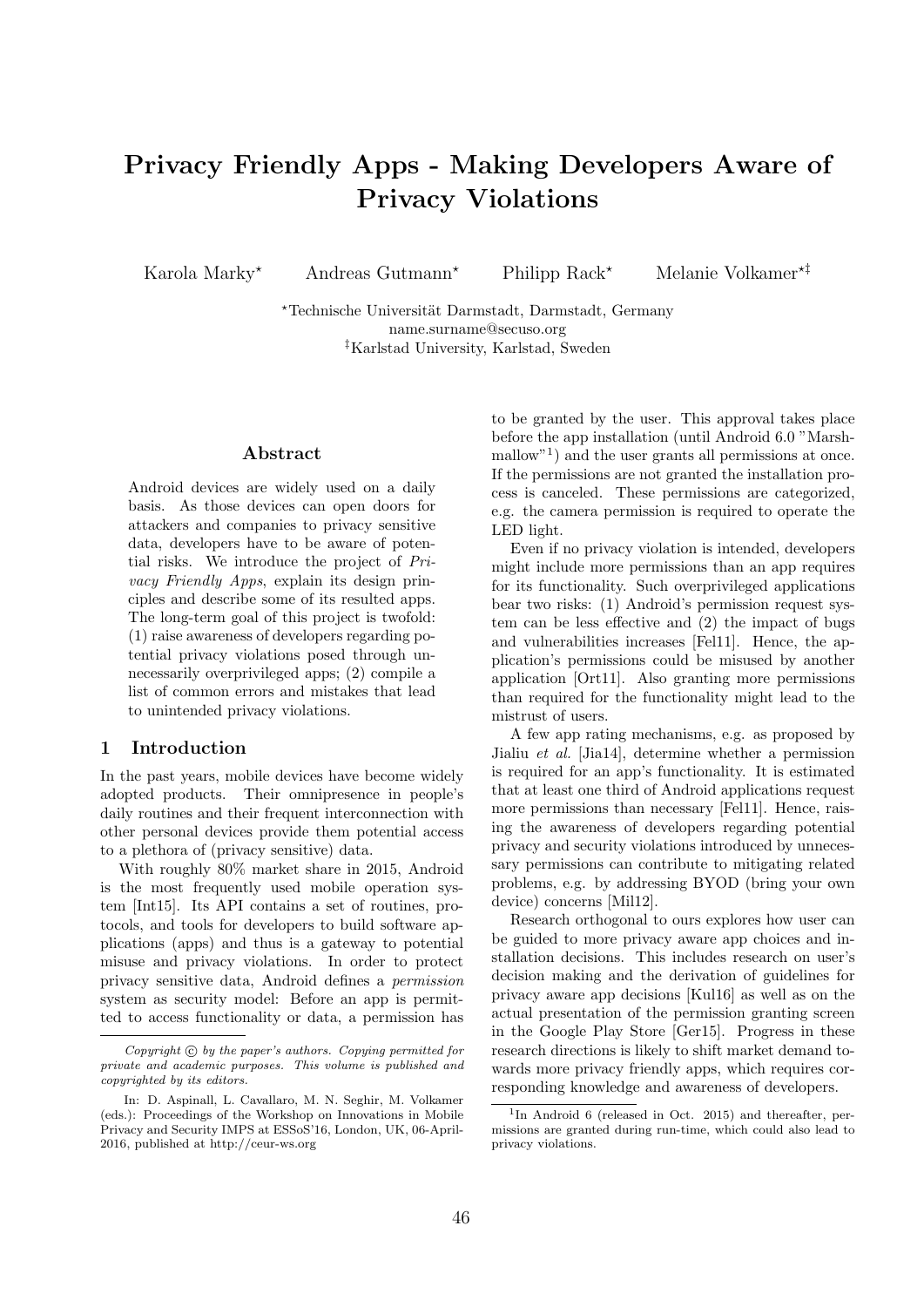Our contribution is a set of guidelines for Android application development to make developers aware of potential privacy violations. To test this set university students will develop apps during their programming lab. The results are compared in terms of their potential privacy violations to similar applications in the Google Play Store. As a positive side effect, we contribute privacy friendly apps to society. We further hope that the approach of developing privacy friendly apps within student's programming labs will be adopted by other educational institutions.

## 2 Privacy Friendly Apps

The Privacy Friendly Apps project is based on few principles, as described in this section. They are applied to evaluate common mistakes and violations regarding privacy violations. Based on Android's security model for data, we identified permissions as the biggest threat to privacy sensitive data. Each Privacy Friendly App complies with the following principles:

- Minimal Permissions. Each app uses only those permissions actually needed by the app to implement its functionality. Every use of a permission has to be justified by the developers. This justification should lead developers to reflect about the use of permissions.
- Open Source Licence. The source code is licenced under an open source licence (typically  $\text{GPLv3}^2$ ) and published on the open source platform Github<sup>3</sup>. This procedure guarantees that other persons familiar with programming can review the code. Publishing the source code furthermore builds trust as privacy violations could be discovered by anyone who inspects the code.
- No Advertisement or Tracking. Privacy Friendly Apps refrain from tracking or advertisement. Advertisement and tracking might result in a privacy violation and it's not intended to encourage students to integrate these features gratuitously into a privacy friendly app.

In addition to the Google Play Store and Github we try to publish<sup>4</sup> resulting apps in the alternative app store F-Droid. This store exclusively contains open source apps and compiles these directly from the source code. Thus, it is assured that the resulting app matches to the published source code. During this procedure F-Droid examines the app regarding security and privacy issues.

Publishing in F-Droid offered a good access to the open source community. We have received feature requests, issues and comments on Github's issue tracker regarding some apps. Regarding one application we received recommendations to provide additional privacy. This recommendation leaded us to carefully review the camera permission which is required to control a phone's LED. So adding the apps to this store supports us identifying privacy risks by utilising collective knowledge.

# 3 Developed Apps

Several Android apps<sup>5</sup> have been or are currently developed by students during programming labs. This section summarizes four representative apps with regard to their functionality, required permissions and the average amount of permissions needed by the top ten of similar apps<sup> $6$ </sup> as displayed in the Google Play Store.

Dicer can be used to roll six-sided dice. Amount of permissions: 1 Average permissions (Play Store): 2.9

- QR Scanner decodes several QR Code formats as well as barcodes and supports the user in detecting malicious links embedded in QR Codes. Amount of permissions: 2 Average permissions (Play Store): 10.7
- Torchlight uses the LED camera flash light to provide the smart phone with a torchlight. Amount of permissions: 1 Average permissions (Play Store): 6.9

### Sudoku Game.

Amount of permissions: 0 Average permissions (Play Store): 4.5

# 4 Considerations and Early Findings

We plan to evaluate the development process of Privacy Friendly Apps based on the three principles. We intend to learn which guidelines and which type of knowledge is useful to raise developers' awareness. Therefore, we have designed two questionnaires for programmers to evaluate their awareness level and learning curve. In the future, the developers will therein report their software development skills in general and particularly regarding the Android platform. From this self-reported data we hope to gain further insights.

 $^2$ http://www.gnu.org/licenses/quick-guide-gplv3.en.html <sup>3</sup>https://github.com/

<sup>&</sup>lt;sup>4</sup>We referred to "try to publish" because F-Droid carefully reviews submitted apps.

<sup>5</sup>Corresponding source code can be found at https://github.com/SecUSo

<sup>6</sup> If available and after manual inspection to ensure similarity.